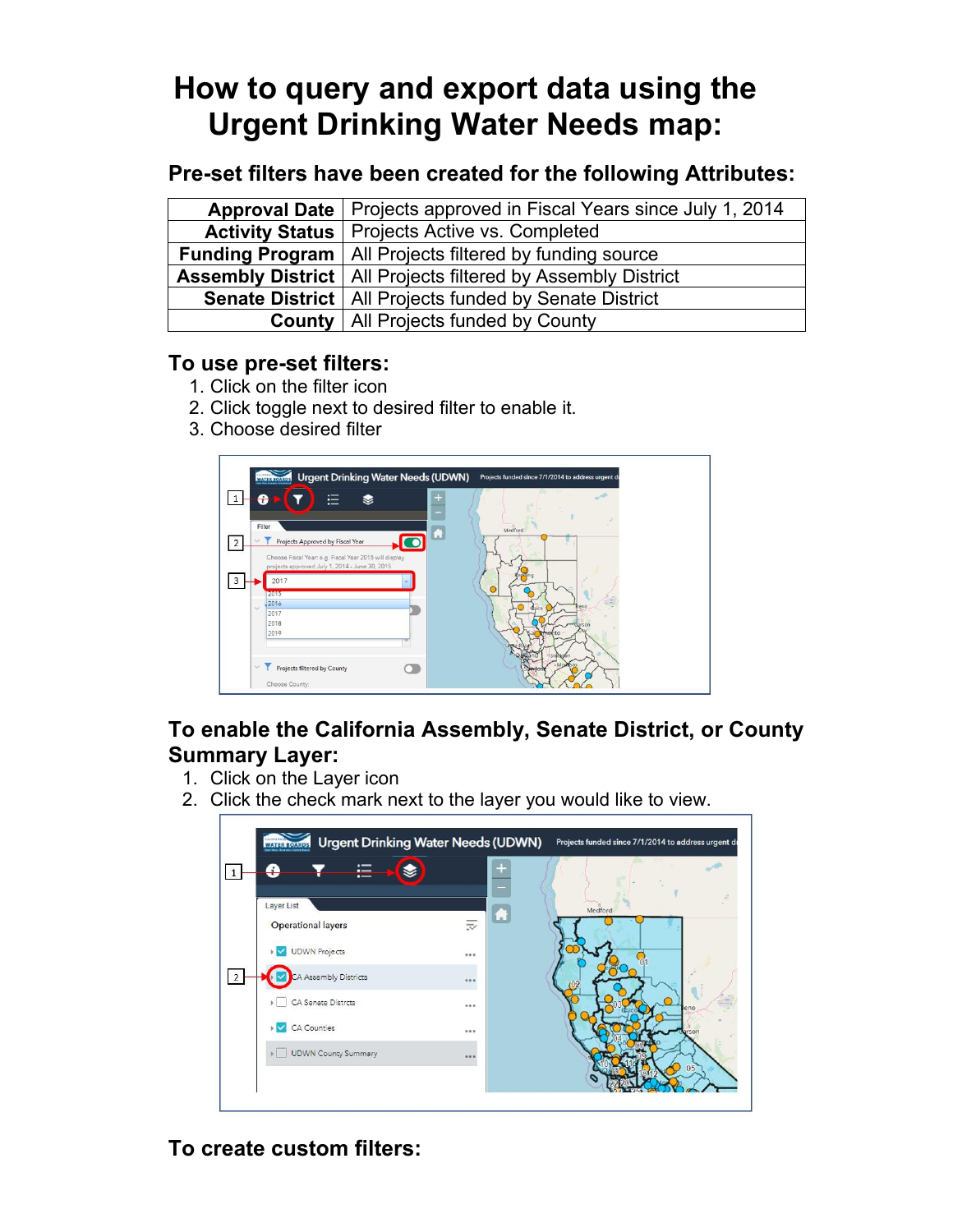1. Click the filter icon at the bottom of the preset filter menu



2. Enter desired parameters.

#### *For one parameter:*

- i) Click "Add Expression" to create a custom filter.
- ii) *For example: All Urgent Drinking Water Needs Projects approved between July 1, 2014 and June 30, 2016.*

#### **For more than one parameter:**

- iii) Click "Add Set" to create a custom filter
- *since July 1, 2014 in Fresno County.* iv) *For example: All Urgent Drinking Water Needs Projects approved*

| ⊕<br>Filter          | ⋿<br>▧                                                 |                    | 0<br>Ш<br>Filter | ≘                                                      |                          |
|----------------------|--------------------------------------------------------|--------------------|------------------|--------------------------------------------------------|--------------------------|
|                      | Custom filter                                          | $\hat{\mathbf{o}}$ | l                | Custom filter                                          | D                        |
| Layer                | <b>UDWN Projects</b>                                   |                    | iv<br>Layer      | <b>UDWN Projects</b>                                   | $\overline{\phantom{a}}$ |
| expression           | Display features in the layer that match the following |                    | expression       | Sisplay features in the layer that match the following |                          |
|                      |                                                        | $\times$           |                  | All of the following expressions in this set : *       | ÷<br>$\times$            |
| Date Approved (Date) |                                                        | $\pi$              |                  | Date Approved (Date)                                   | ÷                        |
| is between           |                                                        | w.                 | is between       |                                                        | ÷                        |
| V1/2014              | 6/30/2016<br>and                                       | 17                 | 7/1/2014         | today<br>and                                           | 13                       |
|                      |                                                        |                    | County (String)  |                                                        | ×                        |
|                      |                                                        |                    | is.              |                                                        | $\sim$                   |
|                      |                                                        |                    | fresno           |                                                        | 174                      |
|                      |                                                        |                    | Case sensitive   |                                                        |                          |
|                      |                                                        |                    |                  |                                                        |                          |